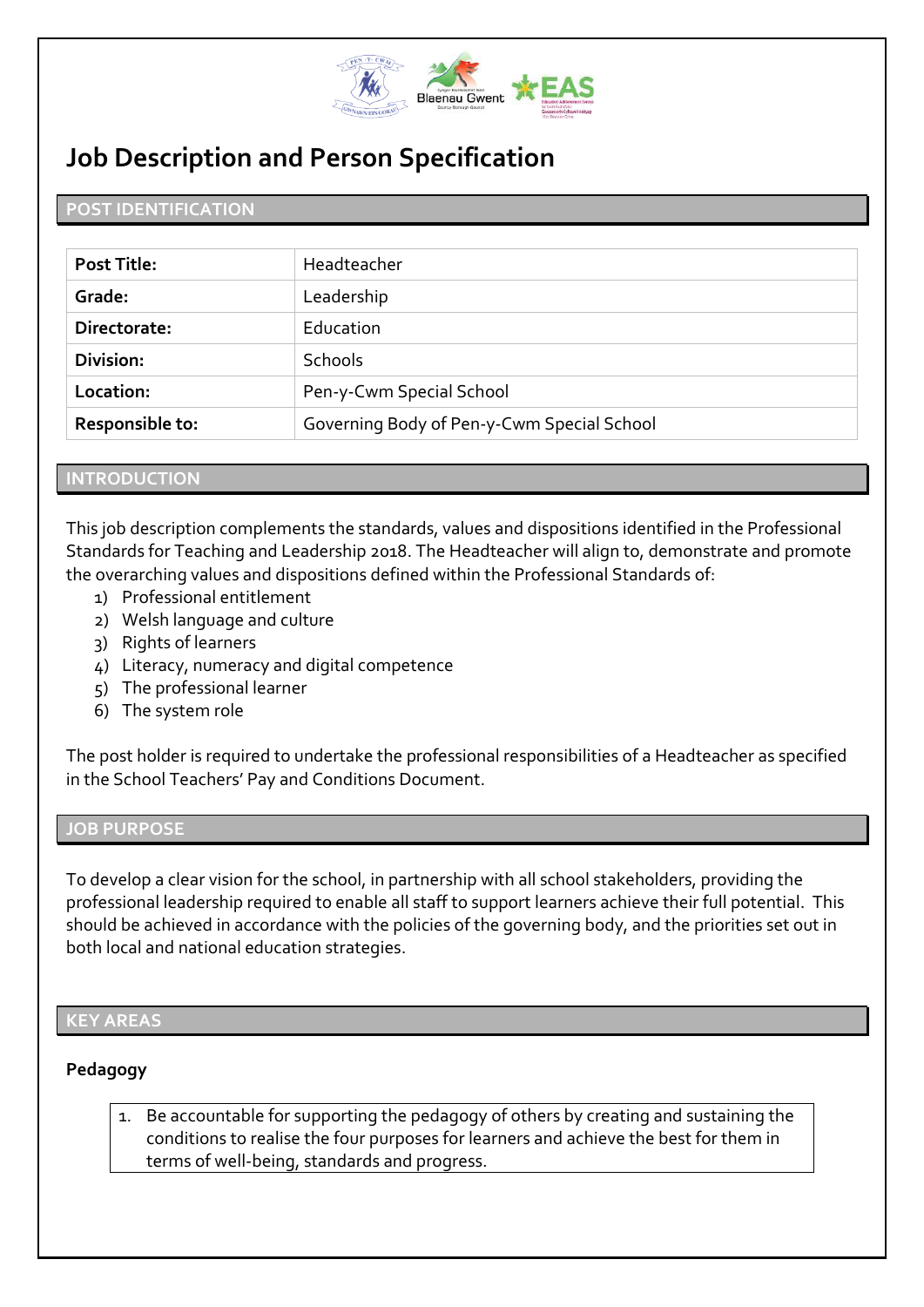|                  | 2. Be accountable for developing strategies, structures and systems, with all school        |
|------------------|---------------------------------------------------------------------------------------------|
|                  | stakeholders, to ensure that the school is working effectively towards realising the        |
|                  | school's shared vision and achieving sustained school improvement, to enable the            |
|                  | achievement of the four purposes of learning, taking account of national and local          |
|                  | circumstances, policies and initiatives.                                                    |
| $\overline{3}$ . | Motivate and work with others to create and sustain a school ethos and learning             |
|                  | environment conducive to effective learning.                                                |
| 4.               | Ensure the organisation and delivery of the curriculum and implementation of a range        |
|                  | of pedagogic approaches within the school, to support high quality teaching and             |
|                  | learning and the delivery of the curriculum in Wales.                                       |
| 5.               | Ensure a consistent and continual school wide focus on all learners' wellbeing,             |
|                  | experience and achievement, establishing a culture that values learners' views in           |
|                  | informing all stages of learning and school experience.                                     |
| 6.               | Be responsible for the development of policies and practices, in collaboration with the     |
|                  | relevant stakeholders, that promote the Welsh language and culture and that develop         |
|                  | learners' bilingual skills as appropriate.                                                  |
| 7.               | Enable the development of the four purposes for learning through the creation of            |
|                  | structures and systems that support planning and emphasise the disciplines of               |
|                  | different areas of learning in context, to secure highly effective teaching and learning.   |
| 8.               | Develop and implement effective systems to monitor and evaluate the impact of               |
|                  | learning experiences and learners' progress to bring about sustained improvement.           |
| 9.               | Demonstrate accountability for learner wellbeing and outcomes by working with all           |
|                  | relevant stakeholders to ensure the wellbeing and achievement of all learners is            |
|                  | valued and evident throughout the school.                                                   |
|                  | 10. Develop inclusive strategies, structures policies and systems, in collaboration with    |
|                  | relevant stakeholders, that enable all learners to gain full access to opportunities to     |
|                  | achieve and ensure their individual learning needs are met.                                 |
|                  | 11. Promote and ensure equity in academic, vocational and experiential learning routes.     |
|                  | 12. Develop and articulate a coherent, understandable and accurate account of the           |
|                  | school's performance, to a range of partners, including parents and governors,              |
|                  | ensuring this incorporates learner wellbeing and progress.                                  |
|                  | 13. Manage the effective communication and implementation of recommendations                |
|                  | arising from reports, including the outcomes of school self-evaluation and external         |
|                  | inspection by Estyn, in order to drive and sustain school improvement.                      |
|                  | 14. Collaborate with all school stakeholders to build a school climate and learning culture |
|                  |                                                                                             |

which reflects the richness and diversity of the school's community, including Welsh Language and culture.

*\* Contribute, as appropriate, to the teaching in the school.*

### **Collaboration**

- 15. Establish a climate of mutual support and effective collaboration both within and beyond the school to develop, enhance and share effective pedagogy.
- 16. Establish a collaborative learning culture within the school and actively engage with other educational establishments, to build effective learning communities.
- 17. Promote and facilitate effective collaboration with employers, business, government and other educational professionals to encourage innovative approaches and support and improve every day practice of the learning organisation.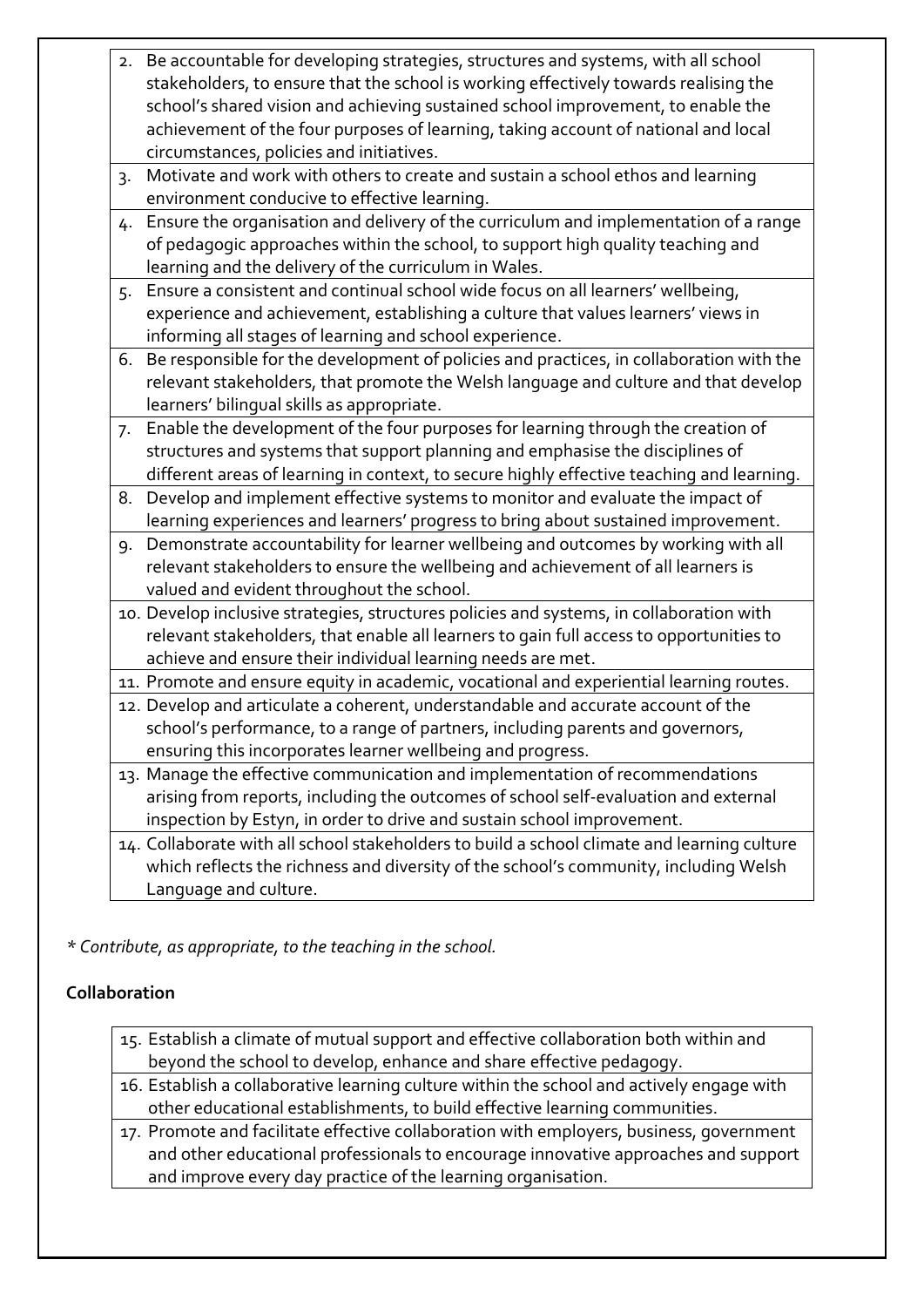- 18. Establish and build partnerships within school and across schools to share best practice and support school improvement for mutual benefit in terms of high quality and flexible support to develop professional practice.
- 19. Work with the governing body, so that it is able to meet its responsibilities in supporting effective learning and teaching and sustained school improvement.
- 20. Welcome strong governance and actively support the governing body to understand its role and deliver its functions effectively.
- 21. Establish effective and open relationships with parents, carers and the wider local community to actively engage them with learners' wellbeing, experience and progress and ensure the school plays a central role in the community.
- 22. Collaborate with other agencies, including the local authority, in providing for wellbeing of learners and their families.
- 23. Develop a school-wide commitment to continuous improvement and sustainable development through actively promoting and facilitating collaborative opportunities for all staff, accurately identifying areas of concern and taking appropriate action to support and secure improved performance.

# **Professional Learning**

- 24. Create an environment in which professional learning is valued, has impact upon pedagogy and supports professional growth across the learning community within and beyond the school.
- 25. Ensure sustained and focused professional learning for all staff, including self, framing professional growth within pedagogic practice, learner experiences and outcomes.
- 26. Develop a culture that supports growth and leadership at all levels by developing and nurturing leadership potential in others, and contributing to opportunities available, to build the leadership capacity of the school.
- 27. Establish professional networks and communities to enable the school to play an active role in the widest education community contributing to the training of future teachers and other adults who work with learners and developing practice orientated research.

# **Innovation**

- 28. Coordinate innovation with all relevant stakeholders, to ensure the school embraces and benefits from evidence-based approaches to innovation aligned to the long-term vision for Wales.
- 29. Establish a long-term programme of evidence-based approaches to innovation that aim to meet challenges, manage change and take learning forward effectively to improve wellbeing and outcomes.
- 30. Create a culture where expertise, experience and pedagogical practice is continually developed and shared within and across schools.
- 31. Develop a culture where evidence derived from innovative practice is used to evaluate the impact of changes, both within and beyond the school community.

# **Leadership**

32. Work with the school community to bring coherence, clarity and a shared commitment to realising the pedagogical vision for the benefit of learners, colleagues and the wider community in Wales.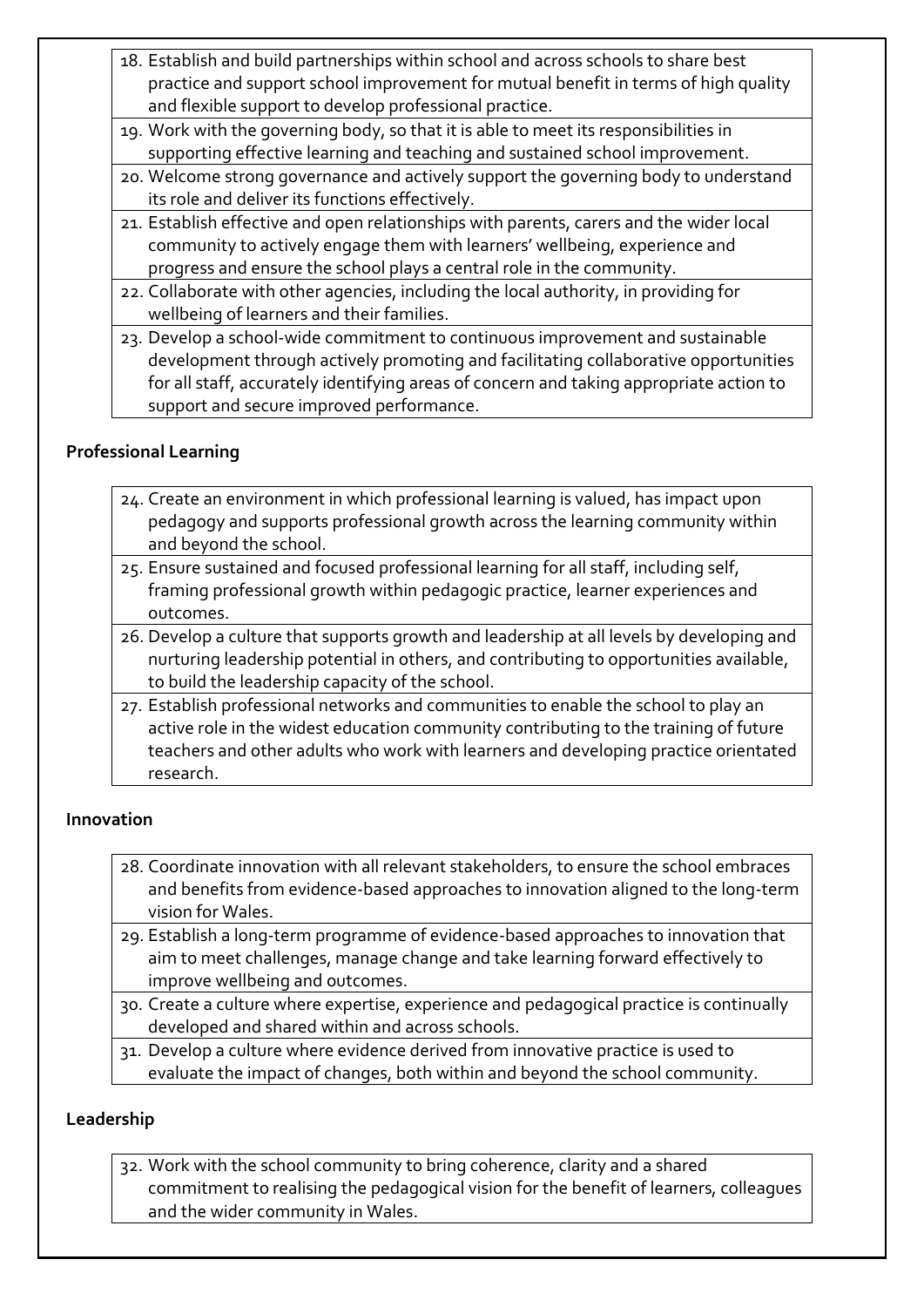- 33. Work with relevant stakeholders to ensure that strategic planning reflects the diversity, values, experience and context of the school and the community at large.
- 34. Ensure, with the support and input of the governing body, the school is compliant with all internal, local and national policies.
- 35. Create a culture in which others can grow professionally.
- 36. Develop and nurture leadership potential in others at all levels to build the leadership capacity of the school and inspire future leaders.
- 37. Develop, empower and sustain effective individuals and teams through distributed leadership, encouraging reflective practice.
- 38. Build effective networks to share professional knowledge, research and practical expertise that enables both the school and other schools to benefit through mutual collaboration.

### **Managing the school**

- 39. Produce and implement clear, evidence-based improvement plans and polices for the development of the school and its facilities, in collaboration with the relevant stakeholders.
- 40. With the support of the governing body, manage and organise the school environment efficiently and effectively to ensure that it meets the needs of the curriculum and health and safety regulations.
- 41. Make effective use of the support and challenge provided by the local authority, regional consortium and other relevant bodies.
- 42. Work with the governing body to manage the school's financial and human resources effectively and efficiently to achieve the school's education priorities and goals.
- 43. Monitor, evaluate and review, in collaboration with the governing body, the range, quality and use of all available resources to improve the quality of education for all learners and to secure value for money.
- 44. Work with relevant stakeholders to develop and implement strategies that ensure a safe, calm and well-ordered environment for all learners and staff and secure high standards of behaviour and attendance, resulting in successful conditions for learning.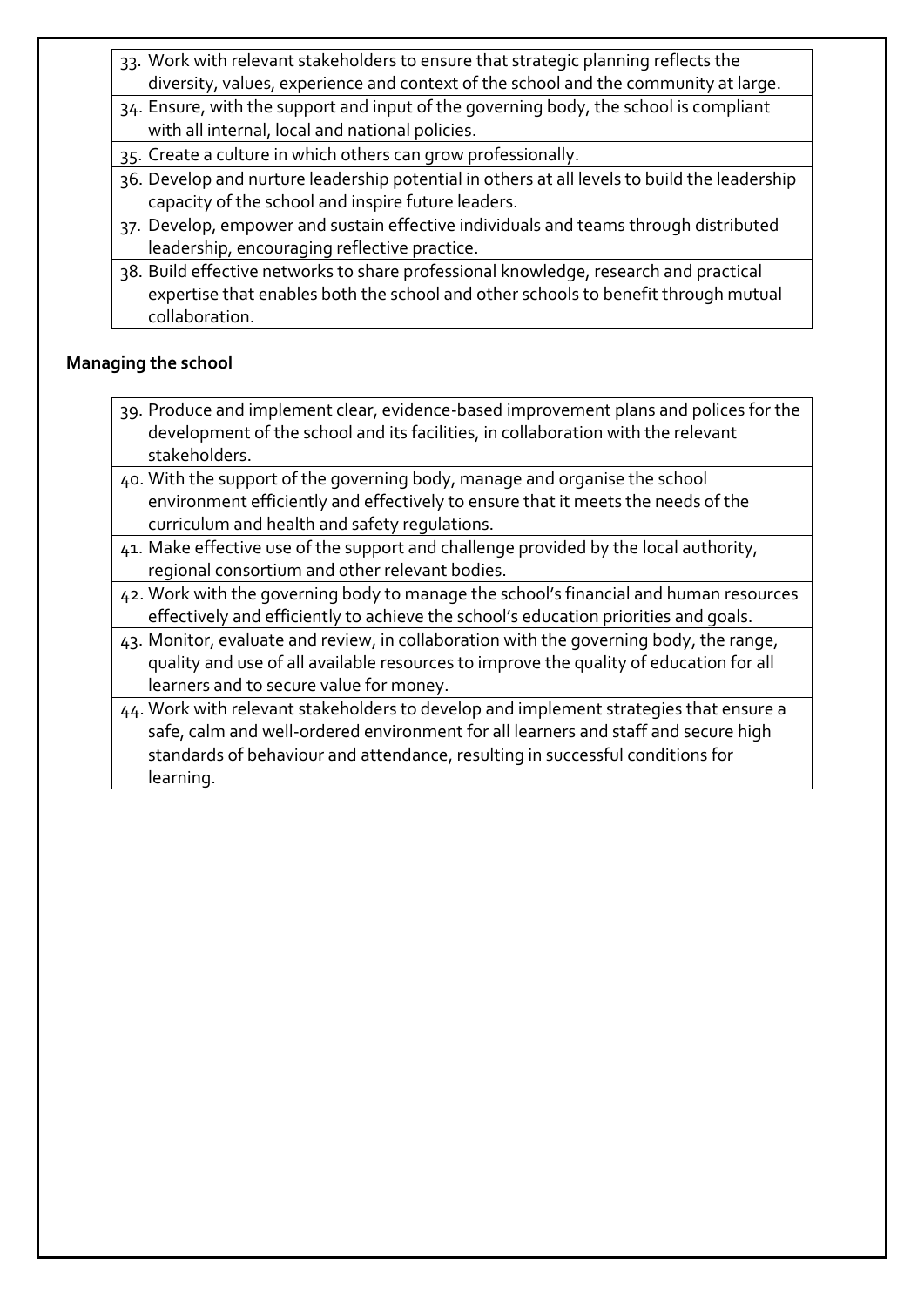# **PERSON SPECIFICATION**

### **S = Shortlisting criteria**

### **Please note, shortlisting criteria may also be tested at assessment stage**

|                                           | <b>ESSENTIAL</b>                                                                                                                                        | <b>DESIRABLE</b>                                       |  |  |
|-------------------------------------------|---------------------------------------------------------------------------------------------------------------------------------------------------------|--------------------------------------------------------|--|--|
|                                           | Qualified teacher status (S)                                                                                                                            | Further qualifications and/or                          |  |  |
|                                           | NPQH for new Headteacher (S)                                                                                                                            | professional studies relevant to the<br>age-range. (S) |  |  |
| <b>QUALIFICATION</b>                      | Degree (S)                                                                                                                                              |                                                        |  |  |
|                                           | Current EWC registration                                                                                                                                |                                                        |  |  |
|                                           | Significant recent experience as a<br>Headteacher or Deputy Headteacher<br>of a Primary/Secondary/Special<br>School (S)<br>Proven success in a range of | Experience of health and safety<br>management          |  |  |
|                                           | strategic roles including, self-<br>evaluation, data analysis and school<br>improvement planning (S)                                                    |                                                        |  |  |
|                                           | Knowledge and understanding of the<br>current Welsh Educational context<br>and the National Mission (S)                                                 |                                                        |  |  |
|                                           | Knowledge of best practice and<br>procedures for safeguarding children<br>and young people                                                              |                                                        |  |  |
| <b>KNOWLEDGE and</b><br><b>EXPERIENCE</b> | Proven experience of monitoring,<br>evaluating and reviewing<br>performance in order to raise<br>achievement for all groups of pupils.                  |                                                        |  |  |
|                                           | Up-to-date knowledge and<br>understanding of what constitutes<br>excellent teaching and learning and<br>how to implement it (S)                         |                                                        |  |  |
|                                           | Knowledge of effective strategies<br>and procedures relating to<br>professional learning and<br>performance review.                                     |                                                        |  |  |
|                                           | Successful experience of managing<br>change                                                                                                             |                                                        |  |  |
|                                           | Experience of building effective<br>relationships with governors, parents<br>and the wider community (S)                                                |                                                        |  |  |
|                                           |                                                                                                                                                         |                                                        |  |  |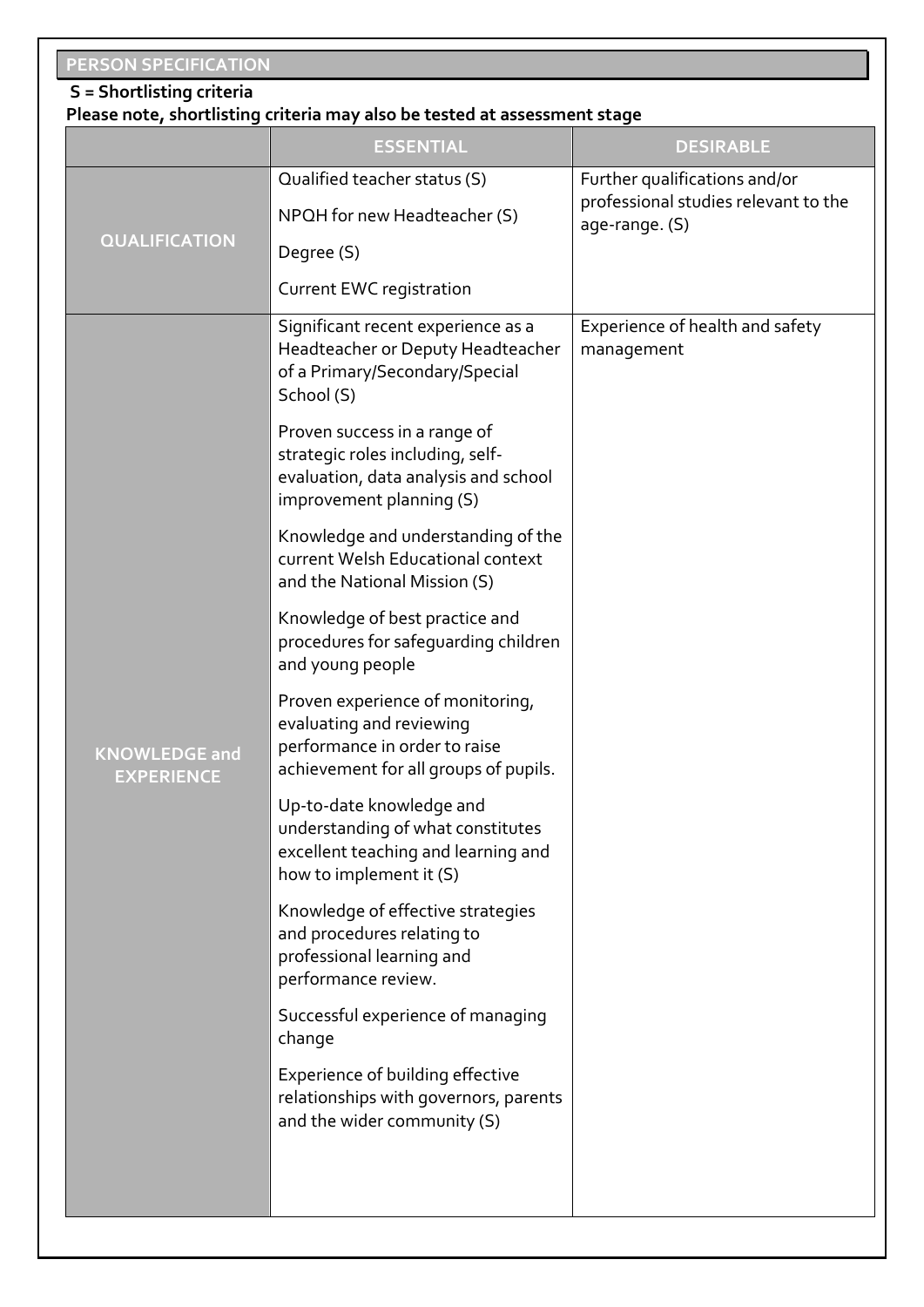|                                      | <b>ESSENTIAL</b>                                                                                                                                                                      | <b>DESIRABLE</b> |
|--------------------------------------|---------------------------------------------------------------------------------------------------------------------------------------------------------------------------------------|------------------|
|                                      | Ability to articulate and<br>communicate a clear vision of high<br>quality educational provision for the<br>school (S)                                                                |                  |
|                                      | Strategic management ability<br>including staff, financial and material<br>resources and planning (S)                                                                                 |                  |
|                                      | Ability to lead, manage and motivate<br>staff and pupils to achieve high<br>standards                                                                                                 |                  |
|                                      | Successful experience of providing<br>for pupils with additional learning<br>needs.                                                                                                   |                  |
| <b>SKILLS</b>                        | Ability to build a strong network of<br>collaborative relationships and<br>partnerships with other schools,<br>education professions and<br>appropriate external organisations<br>(S) |                  |
|                                      | Ability to communicate and develop<br>links effectively, both orally and in<br>writing with a range of audiences. (S)                                                                 |                  |
|                                      | High level of personal skill in using<br>and applying information and<br>communication technology (ICT)                                                                               |                  |
|                                      | Good organisational abilities and<br>ability to delegate.                                                                                                                             |                  |
|                                      | The ability to be resilient under<br>pressure and remain positive and<br>enthusiastic.                                                                                                |                  |
|                                      | A commitment to continuous<br>professional learning for both self<br>and others                                                                                                       |                  |
| <b>PERSONAL</b><br><b>ATTRIBUTES</b> | A commitment to promote the<br>wellbeing of all members of the<br>school community                                                                                                    |                  |
|                                      | A commitment to the promotion of<br>the Welsh language and culture                                                                                                                    |                  |
|                                      | Ability to demonstrate sound and<br>balanced judgement, decisiveness<br>and flexibility                                                                                               |                  |